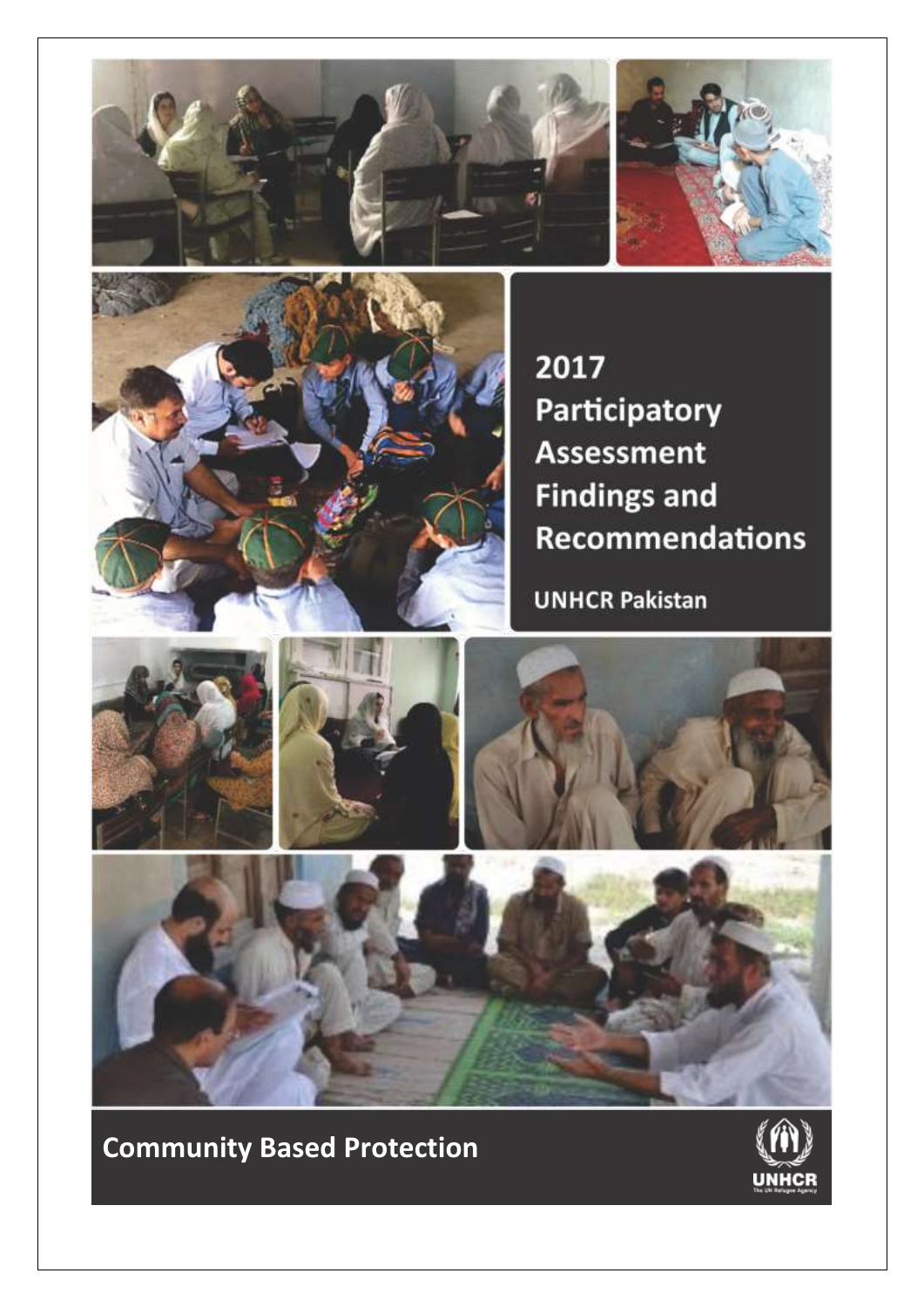## Table of Contents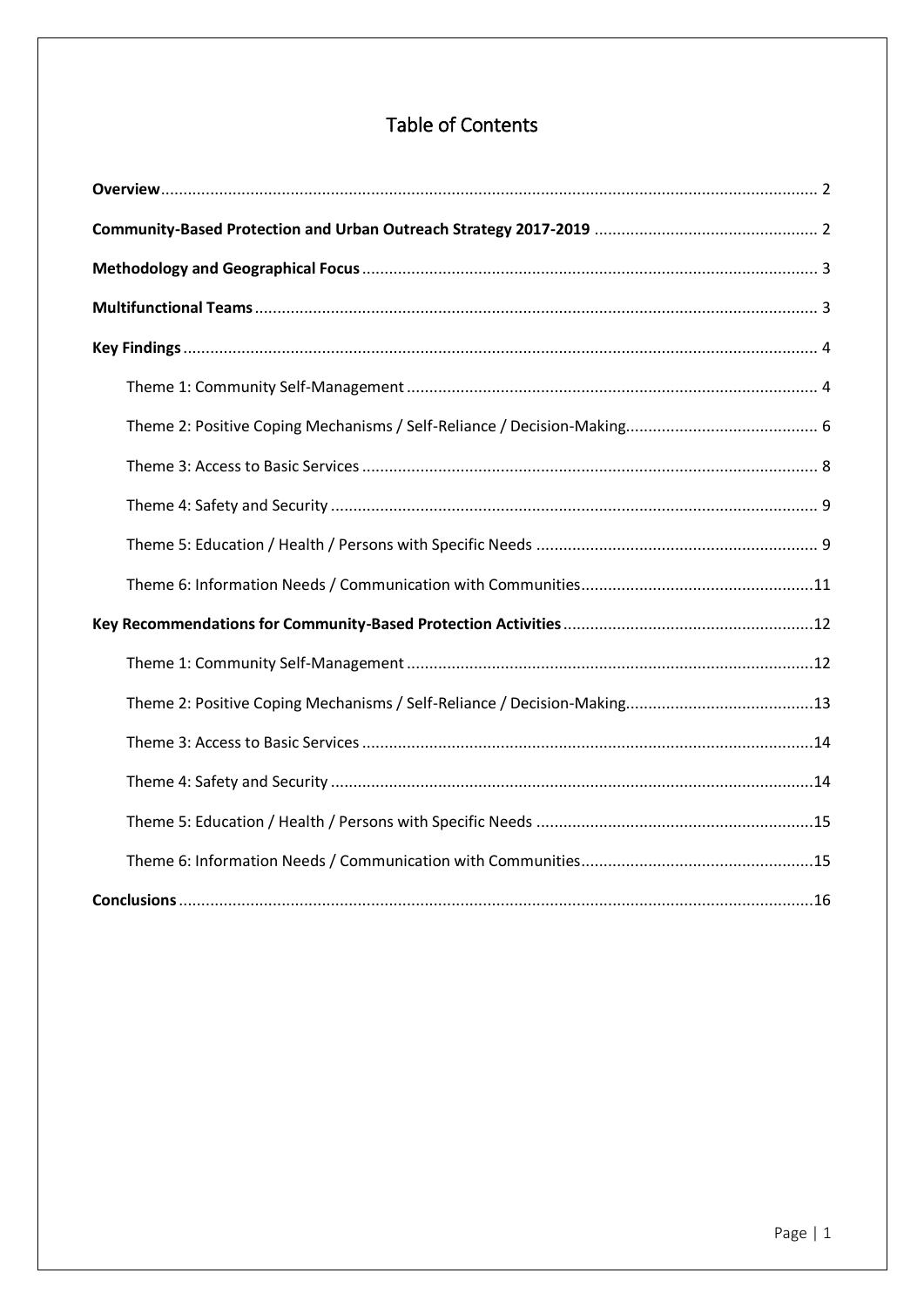### <span id="page-2-0"></span>**Overview**

Following a strategic shift in focus from individual case management to increased urban outreach and community-based protection, UNHCR Pakistan, its Sub-Offices and Field Unit (Peshawar, Quetta, and Islamabad) conducted a targeted Participatory Assessment (PA) with a focus on Community-Based Protection (CBP) concepts and areas of implementation to gauge impact and/or areas that require further focus. Guided by UNHCR's CBP and Urban Outreach Strategy 2017-2019, the PA focused on selected Afghan communities in urban areas. Below are the key objectives of the 2017 Participatory Assessment:

- To gather information on the specific protection concerns faced by refuges, the underlying causes, as well as community capacities and proposed solutions.
- To **analyze** information on community capabilities including existing and future resources that contribute to self-reliance.
- To **incorporate** the community's input into the implementation phases of UNHCR's CBP and Outreach Strategy 2017-2019.
- To inform 2018 Country Operation Planning process.

The thematic areas covered in this PA include: (1) Community Self-Management; (2) Positive Coping Mechanisms / Self-Reliance / Decision Making; (3) Access to Basic Services; (4) Safety and Security; (5) Education / Health / Persons with Specific Needs and Persons with Disabilities; and (6) Information Needs / Communication with Communities.

### <span id="page-2-1"></span>Community-Based Protection and Urban Outreach Strategy 2017-2019

The overall goal of the Community-Based Protection and Urban Outreach Strategy is for Afghan refugees living in Pakistan to be empowered and their resilient capacity strengthened, enabling them to minimize their exposure to protection risks. The strategy includes the following four strategic priorities:

- Priority 1: Capacity Development in Community-Based Protection and Outreach through provision of National and Provincial level Training of Trainers on community-based protection and outreach in order to build the knowledge and skills of UNHCR and partner staff in theory, practice and methods of CBP.
- Priority 2: Building Efficient and Effective Community-Based Outreach and Referral Pathways through Outreach Volunteers at the community level, whom will act as a key source for information on services and assistance provided by UNHCR, partners and other service providers.
- Priority 3: Establishing a Referral Network of Protection Services through an online interagency directory of service providers and referral partners. Focal persons for Afghan Refugees identified to help facilitate access of individual cases to services. Information about services is widely disseminated to the refugees by OVs. Accountability mechanisms installed to solicit views and suggestions to ensure accountability of UNHCR and partners.
- Priority 4: Enabling Afghan Refugee to Prevent and Respond to Protection Risks through strengthening the capacities of community structures to be more fair and inclusive. Social, protection and assets mapping of communities to map patterns and trends of protection issues and refugees most at risk. Community safety action plans to prioritize the key protection risks, issues, and forms of violence and abuse, for the community to work on communally. Change Makers to support communities to work on behavior change and address harmful social practices. Community centers as a safe meeting place. Community pooled funding to finance public goods and services for the benefit of their community.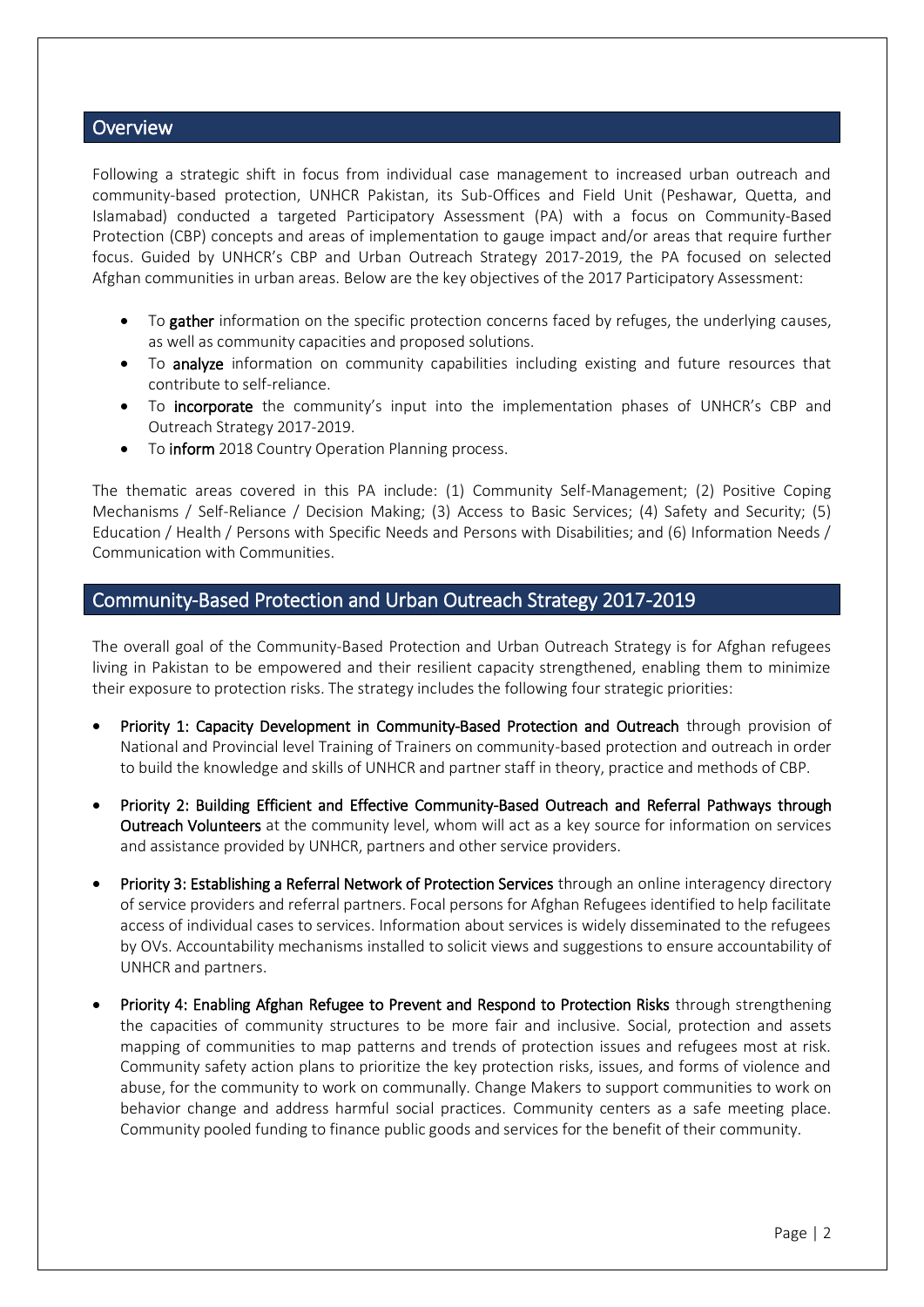### <span id="page-3-0"></span>Methodology and Geographical Focus

Methodology: Focus Group Discussion (FGDs) were used as the primary data collection tool, followed by Key Informant Interviews (KIIs) and Observations. The Age, Gender and Diversity approach was mainstreamed in the methodology by involving children (10-14 years), youth (15-24 years), adults (25-59 years), and older persons (60+ years). Each FGD was comprised of 10-15 persons and was conducted separately for girls, boys, men, and women. Child-friendly participatory methods were used for FGDs with children, including drawing and mapping protection risks, a simplified questionnaire and shorter sessions. Additionally, key Informant interviews were arranged to obtain views of Extremely Vulnerable Individuals (EVIs) that were not able to physically participate in the FGDs. The data collected was primarily qualitative.

Geographical Focus: Provincial offices selected four to six locations for the PA within the areas that have been selected for CBP in 2017 or plan to have CBP interventions in 2018. The targeted number of location took into consideration that communities previously reported they were tired and frustrated with UNHCR approaching them once a year to ask a series of questions but not addressing the issues raised, as well as our desire to 'take the pulse' on the first six months of implementation of our shift in focus to increased urban outreach and community-based protection. The following locations were selected by each office:

- Khyber Pakhtunkhwa: Taj Abad, Danish Abad, Haji Camp in Peshawar District and Kheshgi Refugee Village in Nowshera District. A total of 32 FGDs (12 women, 12 men, 4 girls, 4 boys) and 8 KIIs (3 women, 3 men, 1 girl, 1 boy) were conducted.
- Baluchistan: Ghous Abad, Hazara Town, Killi Landi Kuchlak, Killi Samali Kuchlak, Pashtoon Bagh, Qadri Abad in Quetta District. A total of 48 FGDs (18 women, 18 men, 6 girls, 6 boys) and 48 KIIs (18 women, 18 men, 6 girls, 6 boys) were conducted.
- Punjab: People's Colony and Dar ul Salam in Attock District, Khyaban-e-Sir Syed and Afghan Ghari in Rawalpindi District. A total of 28 FGDs (10 women, 11 men, 4 girls, 3 boys) and 5 KIIs (3 women, 1 man, 1 girl) were conducted.

A total of 108 Focus Group Discussions (FGDs) and 61 Key Informant Interviews (KIIs) were conducted with approximately 1411 Afghan refugees from Pashtun, Hazara, Tajik, Turkmen and Uzbek ethnicity.

### <span id="page-3-1"></span>Multifunctional Teams

Training: A one day National workshop was organized to agree upon the questionnaire, methodology, reporting responsibilities and overall planning dates and deadlines. A one day Provincial training was held for the MFT members involved in conducting the PA in the respective provinces. COI CBP colleagues assisted with the training at the provincial level.

Team Members: Multifunctional teams (MFTs) were comprised of UNHCR staff, partner staff and Outreach Volunteers. UNHCR PA focal points at the Provincial level were responsible for training MFT members, overseeing the process and providing the necessary support and direction for quality data collection and analysis. FGDs with men and boys were facilitated by male MFT team members and FGDs for women and girls were facilitated by female MFT members.

Outreach Volunteers: Outreach Volunteers (OVs) were key to ensuring the success of the PA, by mobilizing the community to participate in the FGDs and supporting staff to select venues and arrange refreshments locally. Some OVs participated in the FGDs and provided valuable insights and contributions. OVs were instrumental in ensuring females participated in the FGDs, as movement restrictions for females can create a barrier to their participation in activities, including the PA. Additionally, OVs assisted with language barriers that occurred due to specific dialects spoken by participants.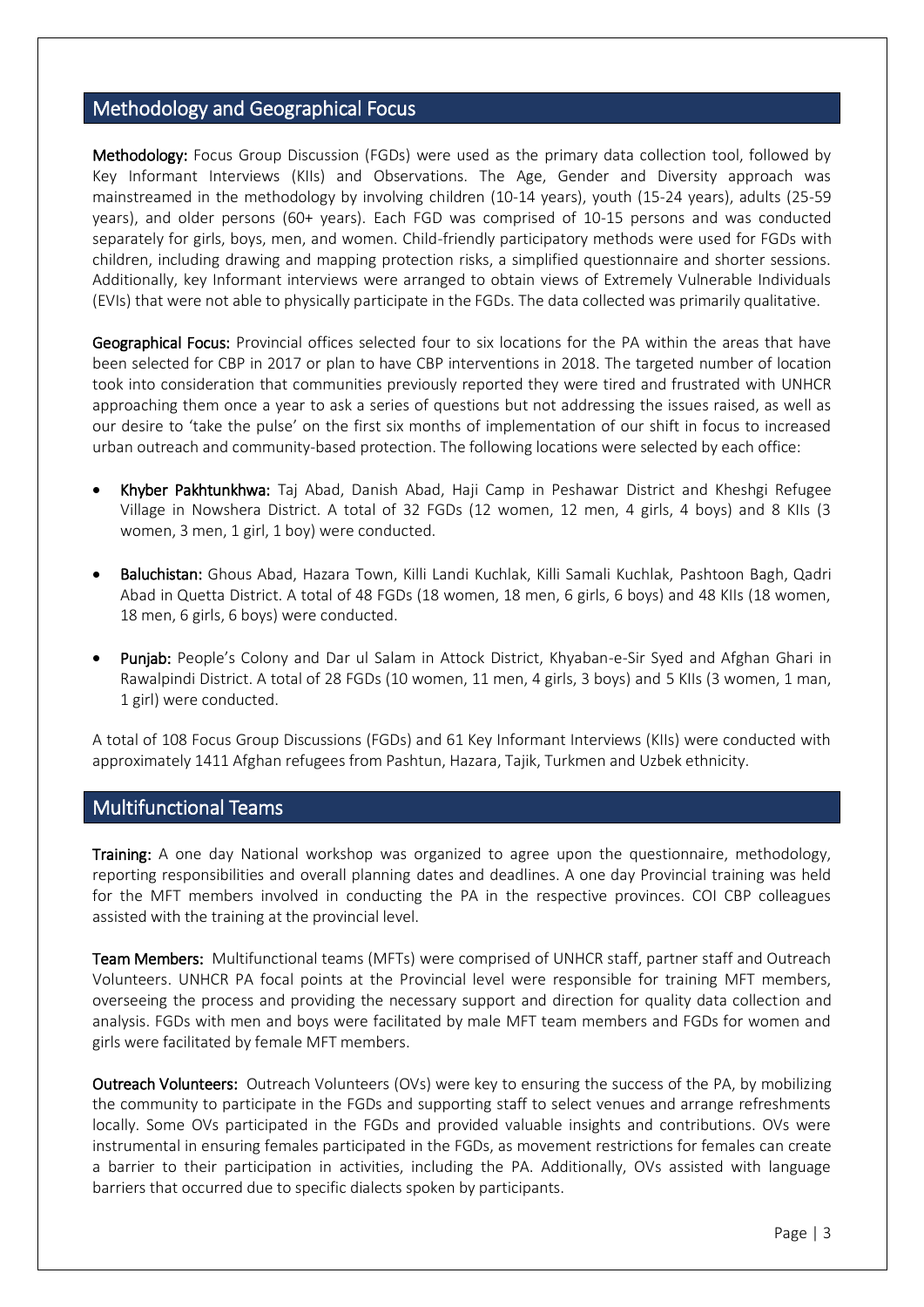Data Analysis and Reporting: An online data management tool was developed by Information Management colleagues to streamline the data entry and analysis process. Each Provincial office conducted the initial review and analysis of data and prepared an overview of key findings, recommendations and challenges. It was imperative that Provincial staff were involved in the analysis as the data was primarily qualitative. The COI CBP team was responsible for preparing the National PA report, which includes findings and recommendations that are common across the operation and relevant for 2018 Country Operation Planning.

### <span id="page-4-0"></span>Key Findings

### <span id="page-4-1"></span>Theme 1: Community Self-Management

Community Structures *[Questions about the existence of community structures / committees, types and places meetings are held, how the structures / committees are helpful and tasks or activities these committees should undertake].* 

Formal community structures do not exist in urban areas. Rather, informal community structures, such as jirgas, shuras and tribal elder councils, are usually in place in urban areas<sup>1</sup>. Communities report they are willing and interested to set-up committee structures as they see value in a communal means to

The findings support the establishment of community committees and community centers, as outlined in Priority 4 of the CBP and Outreach strategy discuss and resolve community level issues as well as raise awareness on certain issues. In general, communities do not have designated communal venues to hold meetings, rather they utilize the homes of elders or schools, and have requested UNHCR to provide support in allocating a space for community activities and meetings, such as a community center.

In Kheshgi Refugee Village (RV), reference was made to

committees that were set-up in the past, but are no longer functioning, such as: grand shura committee, social welfare committee, child committee, youth committee, elder committee and health committee. It was noted that repatriation has negatively affected the committees in Kheshgi RV, as influential members have returned to Afghanistan.

Community Participation *[Questions about participation in community structures / committees and reasons for non-participation].* 

The majority of community level decisions are made by male community elders with leadership roles in the community. Female participation in community structures or committees is generally not allowed as

The findings support the establishment of inclusive community level decision making mechanisms, as outlined in Priority 4 of the CBP and Outreach strategy

 $\overline{a}$ 

culturally males have the decision making role in the family and community. Similarly, it is culturally not widely accepted or allowed for children to be involved in the decision making process. Additionally, lack of culturally appropriate places for women to gather is a hindrance to participation as well as difficulty for women to find time to meet due to their daily household duties.

Overall, value is not placed on involving women, children,

Persons with Specific Needs (PWSN) or Persons with Disabilities (PWD) in community level decision making. Additionally, older men and women in the community that are not actively involved in community dialogues and decision making are at-risk for social isolation and neglect due to the lack of activities that welcome their participation.

<sup>&</sup>lt;sup>1</sup> An exception is the settlement of Khyaban-e-Sir Syed in Rawalpindi, a Hazara Ismaili community, which is well organized and structured with male, female and youth committees.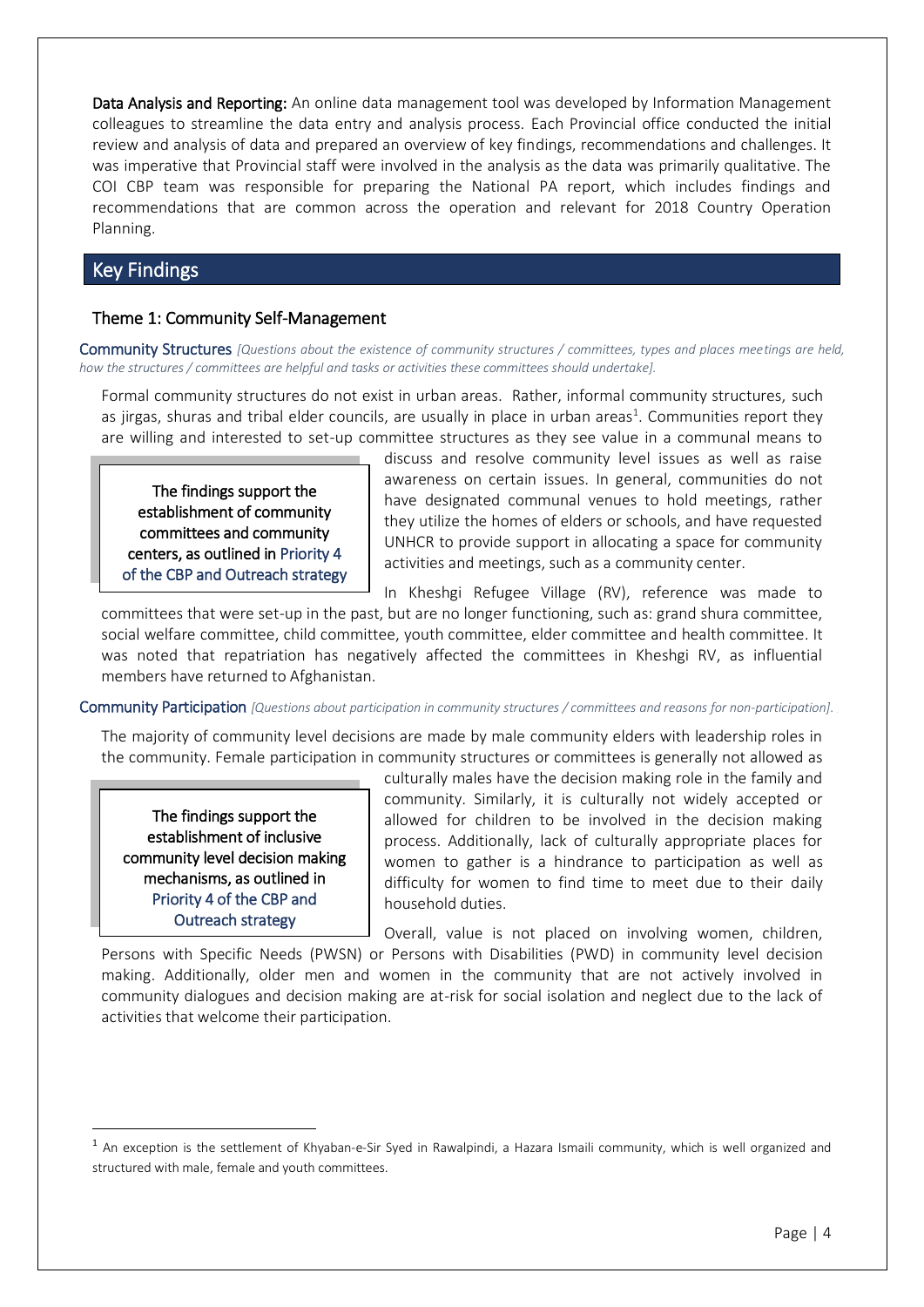Conflict Resolution *[Questions about where people go for support during times of conflict within the family and community, how they participate in conflict resolution mechanisms at the community level, how conflict resolution mechanisms at the community level can be fair and inclusive].* 

The situation for conflict resolution varies from community to community. In some communities, there are traditional structures (shuras, jirgas) of influential Afghan elders and religious leaders for the community to seek support and advice to resolve conflict. In these communities, the majority of respondents view committees as effective conflict resolution mechanisms. In other communities, there is

The findings support the establishment of inclusive community conflict resolution mechanisms, as outlined in Priority 4 of the CBP and Outreach strategy

not a traditional structure but elders are called upon to intervene as a last resort, if the conflict is not resolved within the family or through intervention of close relatives. When needed, local police or legal authorities may also be called upon.

Of adult respondents, 89% view the traditional system of conflict resolution through local elders as fair and inclusive. The 11% of respondents that reported the traditional system is not fair or inclusive was overwhelmingly female (83%). Some female

respondents noted that conflict resolution for issues related to domestic violence, abuse of women and children is generally not a fair process. Women usually keep their family conflict within the family for fear of shame or the cultural norm of not exposing family issues to the wider community. In some circumstances, elderly females intervene to help resolve a situation that has resulted in conflict amongst women. It is noted that children and youth are not directly involved in the conflict resolution process.

Volunteerism *[Questions about the culture of volunteerism in the Afghan community, if persons are interested in volunteerism, and what can be done to encourage volunteerism in the community].* 

Afghan communities have a positive view and long tradition of supporting each other informally as part of their culture and tribal associations. The vast majority of respondents, 86%, reported that people in their community volunteer to solve problems in the community, such as elders and youth in the

The findings support the establishment of a network of Outreach Volunteers to provide information and facilitate access to services and assistance, as outlined in Priority 2 of the CBP and Outreach strategy

community that are willing to support when there is a need. The majority of community members voiced an interest, specifically male and female youth, to volunteer in order to support their community. Females shared concerns they may not be able to volunteer due to mobility restrictions, unless they had support of a male relative, and requested UNHCR to support in this regard. It was also noted that persons who are employed will have less time to dedicate towards volunteering.

The overwhelming positive response was surprising as prior efforts

to encourage volunteerism have had mixed results in Pakistan, primarily due to expectation of some form of payment or recognition. This is something that UNHCR will keep in mind as the Outreach Volunteers begin working with the communities and different incentives are provided over time.

Coexistence *[Questions about the social interaction between refugees and the host communities, where they interact socially and if they help one another].*

The majority of communities (non-Hazara Ismaili) report positive social interactions and relationships with the host community. Women report that interactions during weddings, funerals or at water points, has led to learning from one another and sharing of views. It is also common for Afghan women to work as house help for host community families. Generally, there is neighborly support and acceptance as well as cooperation to resolve common neighborhood issues such as repair of electricity, sanitation, streets, etc. Positive examples of how the host community supports the refugee community include: lending money in cases of emergency, helping with admittance to schools and hospitals, and acting as guarantors or witnesses in court in cases of arrest. However, concerns were raised regarding the potential for social isolation due to growing security concerns by the host community towards Afghans.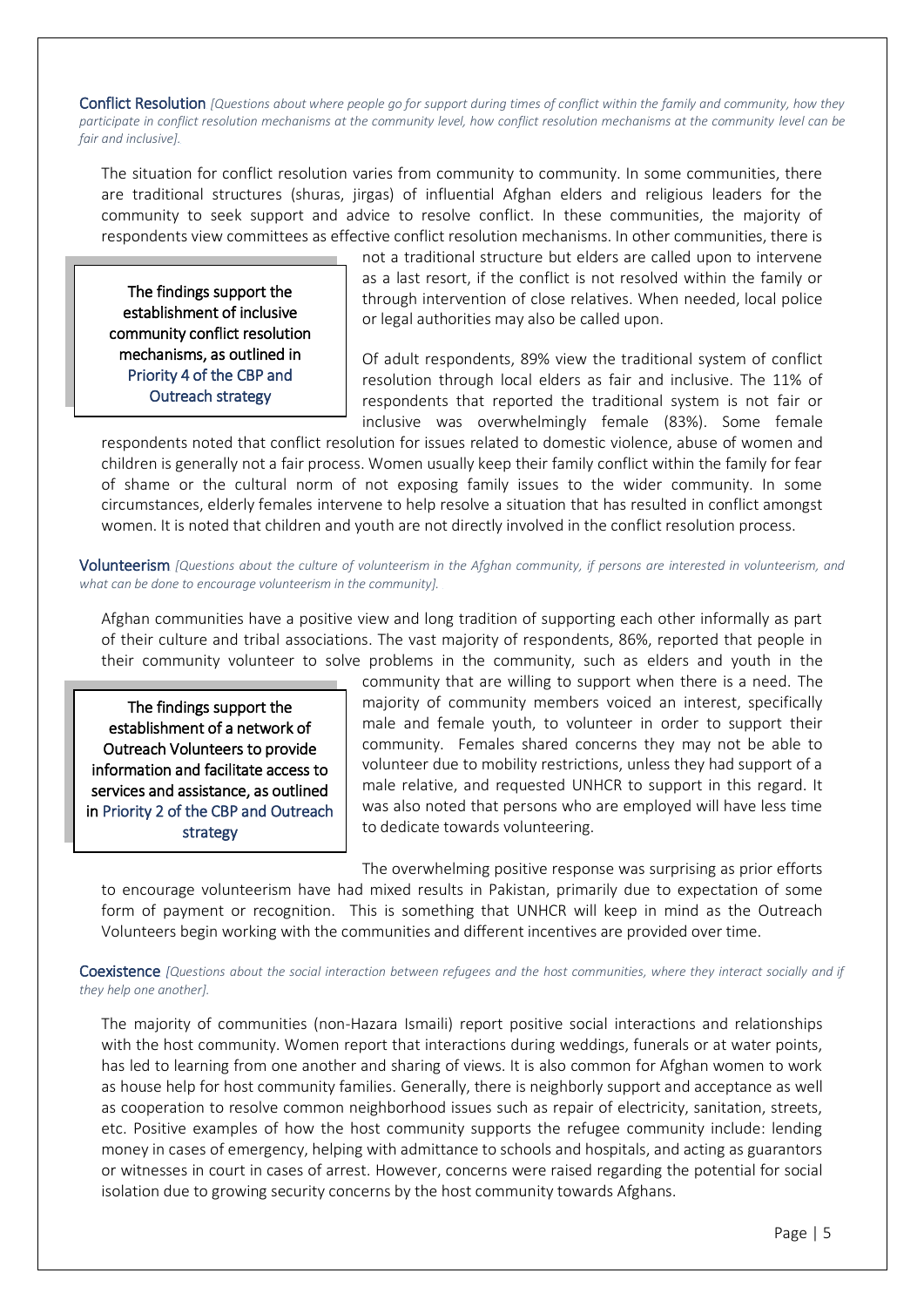The findings support building harmony with the Pakistani host community in order to improve the protection environment, as outlined inPriority 4 of the CBP and Outreach strategy

In the Hazara Ismaili community, males do not report positive relations with the host community and attribute this to religious and linguistic differences. However, women and children have links and interact with the host community during certain occasions such as funerals, wedding, sports and other social events. Mosques and markets are common places for meeting and interaction.

#### <span id="page-6-0"></span>Theme 2: Positive Coping Mechanisms / Self-Reliance / Decision-Making

#### Community Strengths *[Questions about community strengths, community support mechanisms, community groups, associations].*

Urban communities do not have organized community support mechanisms to take care of persons without familial support. On an ad-hoc basis, community members do support others in need by sharing food, clothing or monetary support to vulnerable community members. The community generally believes that groups and associations can bring positive behavior change in the community, as they provide opportunities for discussion of common issues which leads to information sharing and increased awareness. In some urban areas, youth have small sports groups and gatherings of friends.

The findings support promoting community engagement and community-led support mechanisms, as outlined in Priority 2 and Priority 3 of the CBP and Outreach strategy

More formal community groups or associations reportedly do not exist due to lack of communal meeting / recreational space and support from the community or NGOs. In one community (Taj Abad), an elder rented a house (2000 PKR per month) to provide a place for male youth to gather during their free time, instead of loitering on the streets. Such opportunities generally are not available for females. Madrassas and water collection points are the only place of community gatherings reported by Afghan females.

Community strengths noted or observed include: a solid work ethic, unity, hospitality, resiliency and support to one another in difficult times. Many have skills they learned in Afghanistan such as carpet weaving, carpet designing, handicrafts, art work and traditional embroidery. The community has shown determination to earn their living with dignity rather than begging on the streets. They state that they are willing to provide labor voluntarily to demonstrate support for their community. Additionally, elders and tribal affiliations were viewed as community strengths.

#### Community Resources and Self-Reliance *[Questions about resources, community pooled funds, how resources are shared].*

Community members understand self-reliance as being hard working and earning a living in order to cover basic needs. Community members, in particular youth and children, want to develop knowledge

The findings support the idea that community-pooled funds can provide financial support for protection specific interventions and assistance to the most vulnerable community members, as outlined in Priority 4 of the CBP and Outreach strategy

 $\overline{a}$ 

and skills that will afford them better employment opportunities to support themselves and their families. Afghan communities have various skills brought from Afghanistan, such as carpet weaving, embroidery and handicrafts and passed through generations, which have helped them generate incomes. The communities report strong social networks and ties with the host communities, which can be better utilized to link existing skills and products to the markets in order to earn fair wages. Education and vocational training opportunities are also viewed as a resource that will pay off in the future.

In urban areas, community-pooled funds do not formally exist.

However, in some communities there are informal means to collect funds to assist persons in need, primarily for health, food, funerals, education, electricity or other related needs<sup>2</sup>. In Kheshgi RV, the

<sup>&</sup>lt;sup>2</sup> Examples of such practice provided from participants living in settlements in Chiltan Town Tehsil, Quetta district in Baluchistan and Rawalpindi and Attock districts in Punjab.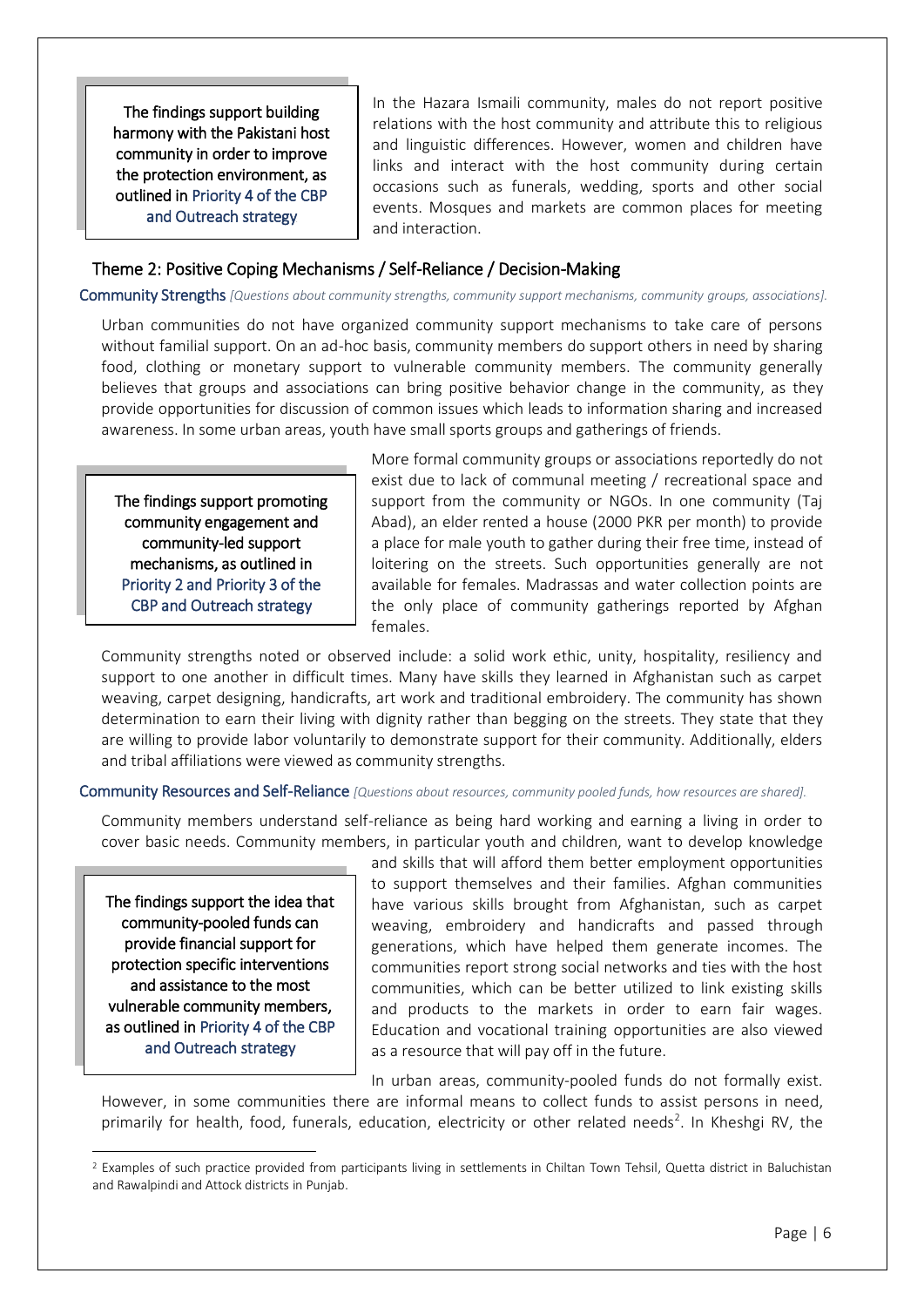community makes contributions to pay the salary of the Imam and may pool together funds to provide support to persons living in poverty, vulnerable persons (i.e. widows, orphans, PWSN), and persons seeking financial assistance for medical treatment or to pursue educational opportunities.

Positive Coping Mechanisms *[Questions about how people cope with stress and what activities in the community help persons overcome traumatic events].* 

For stress relief, males referenced different coping mechanisms such as: discussing their issues with elders and/or religious scholars, engaging in prayer to seek help and guidance from their faith, and gathering with their friends or relatives to discuss issues (peer counseling). Those who can afford it,

Priority 4 of the CBP and Outreach strategy aims to contribute to prevention of violence through Community safety action plans to reduce violence in the community

engage in sports, go to recreational spaces or restaurants with friends, or gather in common places (Hujras) to play cards or other games. Negative coping mechanisms reported by males include domestic violence against women and children, or "unusual religious activities" such as going beyond the required number of prayers and excessive citation of the Qur'an.

Due to movement restrictions, females do not have the same availability of stress relief opportunities outside the home. As a

result, females reported that to cope with stress they may isolate themselves in the home and cry, seek medication, and talk to relatives to find support and solutions (peer counseling). Females also mentioned that due to stress, a negative coping mechanism is emotional and physical abuse of children. The findings reinforce previous PA findings and lend strong support for Community safety plans as a means to empower the community to address the negative coping mechanisms.

Voluntary Repatriation *[Questions about the decision making process of return to Afghanistan, how persons receive information on return to Afghanistan and how return to Afghanistan has affected community dynamics].* 

The majority of community members report that they have relatives, friends or know of community members that have returned to Afghanistan, for the following reasons<sup>3</sup>:

- Police harassment in Pakistan
- Uncertainty of POR card extension in Pakistan
- Poverty and lack of employment opportunities in Pakistan
- Strict border crossing control between Pakistan and Afghanistan
- Desire to join relatives and/or communities back in Afghanistan

Community members report they receive information on repatriation from<sup>4</sup>:

- UNHCR/partner helplines
- Print and electronic media

 $\overline{a}$ 

- Contact with friends and relatives back in Afghanistan via phone and internet
- Information from persons that have recently traveled to Pakistan from Afghanistan

As a result of return, the community reports a decrease in livelihoods<sup>5</sup> opportunities and increased exposure to security issues as community numbers reduce and government authorities actively support returns. Furthermore, loneliness and sadness due to friends and family departing Pakistan is reported as a negative impact as well as decreased educational opportunities for children due to teachers returning.

<sup>3</sup> UNHCR Pakistan Monthly Protection Trends Report, May-Aug 2017, cites similar reasons for return to Afghanistan including the following pull factors: reunion with family in Afghanistan, employment / livelihoods, no longer fear of persecution, UNHCR assistance, happy to return and the following push factors: strict border entry requirements, uncertainty of POR card extension, no overall protection value of POR cards, overall deterioration of security situation in Pakistan, arrest and detentions, denial of access to services.

<sup>4</sup> UNHCR Pakistan Monthly Protection Trends Report, July 2017, reflects similar means for persons to receive information on repatriation, collected during VolRep Exit Interviews and Encatchment Center reports with Afghan returnees, stating they receive information on Afghanistan from the Afghan community in Pakistan, UNHCR, and visits to Afghanistan.

<sup>5</sup> Example provided of carpet weaving businesses returning to Afghanistan and thus resulting in a number of carpet weavers out of work in Khyber Pakhtunkhwa.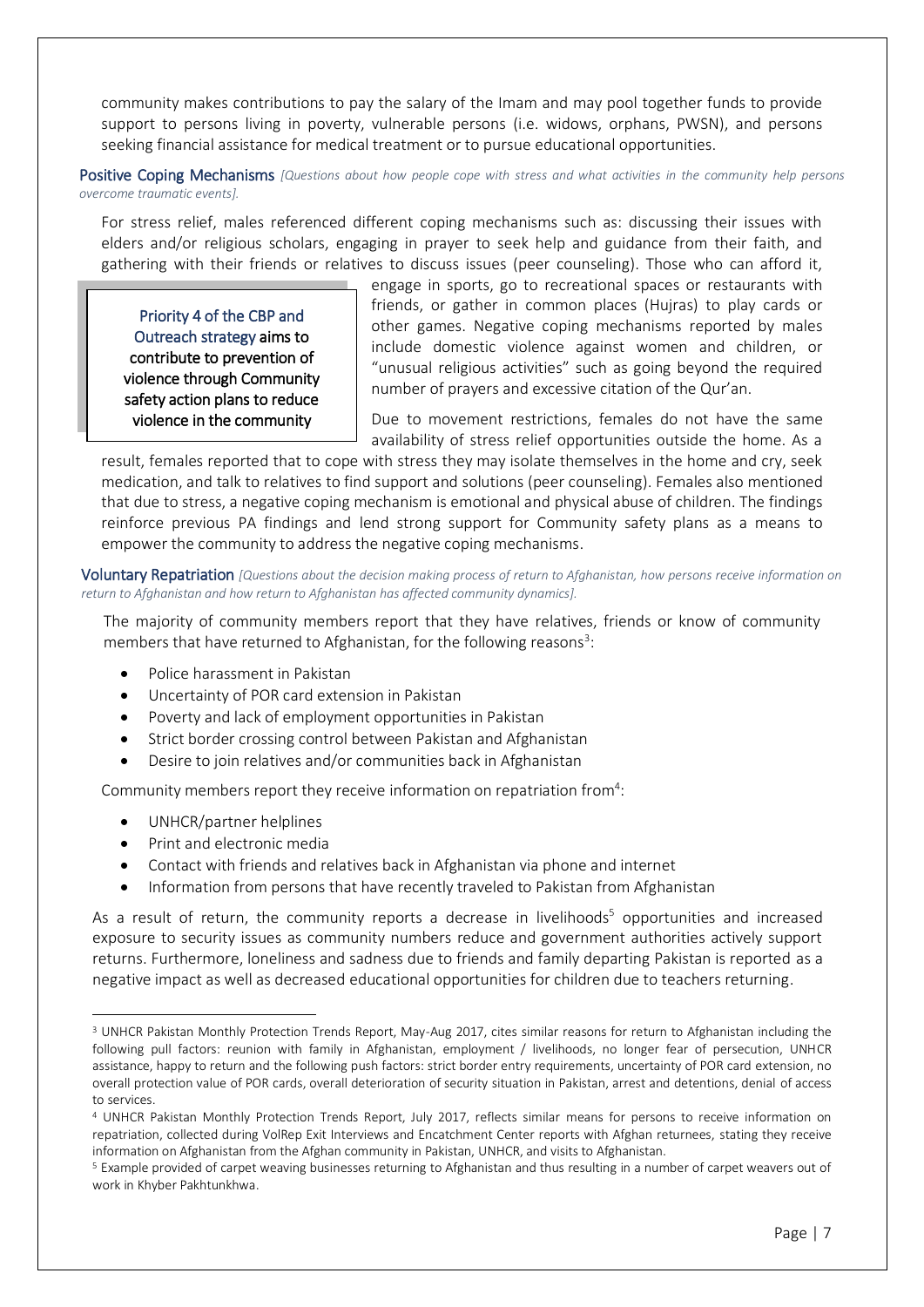The majority of the community members are not aware of persons planning to return to Afghanistan in the near future. Generally, persons want to remain in Pakistan (98% of adult respondents and 88% of child respondents) due to a better security environment and greater availability of services in Pakistan.

### <span id="page-8-0"></span>Theme 3: Access to Basic Services

Availability *[Questions about the availability of basic services in their community, UNHCR services and partners].* 

Adult participants were asked if certain basic services were available and accessible. The graph below provides an average rate of availability of services reported across all the communities.



The individual information collected from each community should be utilized by UNHCR CBP teams to create a community profile to understand the challenges in access to services that exist in each community as well as the need to increase awareness on services available. When asked how the

Findings support the establishment of Outreach Volunteer networks to increase provision of information at the community level as well as a service directory and referral pathways, as outlined in Priority 2 and Priority 3 in the CBP and Outreach strategy

 $\ddot{\phantom{a}}$ 

community can contribute to increased access and availability of services, the main response included raising awareness on the availability of services.

A total of 73% of adults and 52% of children reported they know about UNHCR and partner services. The most common means of obtaining this information was through shura meetings or family members. This is significant improvement from PA 2016 findings<sup>6</sup> and can likely be attributed to the CBP interventions, such as social, protection and asset mapping, an activity outlined in Priority 4 of the CBP and Outreach strategy, and initiated in selected communities in 2017.

<sup>&</sup>lt;sup>6</sup> Excerpt from UNHCR Pakistan PA 2016: "Most respondents (male and female) living in informal settlements in urban contexts, across the country, appear to have little awareness of the available procedures to access UNHCR directly. Of the total respondents consulted on Legal & Physical Protection PA, only 9% female and 12% male respondents confirmed having some information."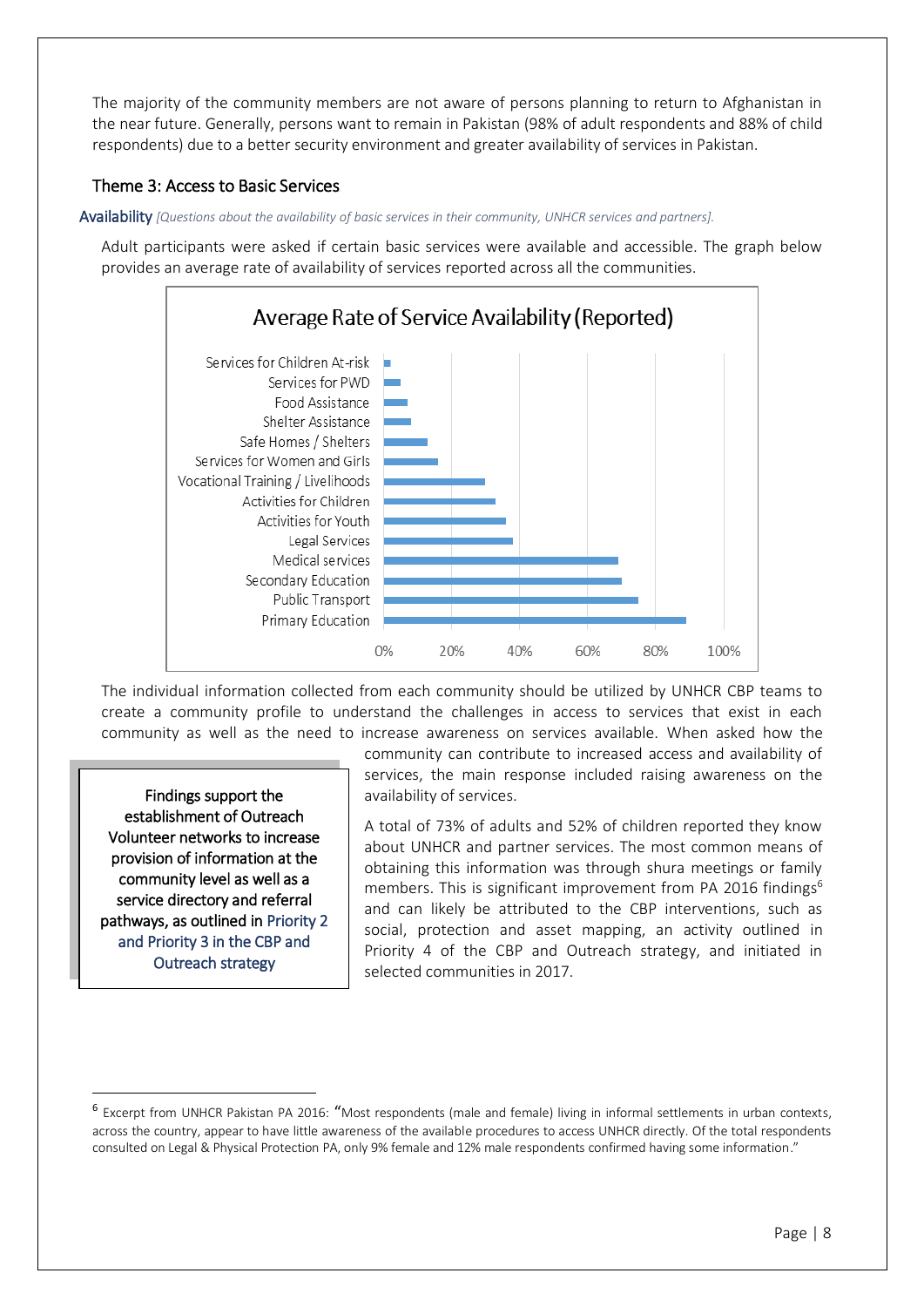#### <span id="page-9-0"></span>Theme 4: Safety and Security

Safety and Security *[Questions about the major security risks experienced by the community this year, specific safety and security concerns for females, the role of the community in making places within the community safer].* 

Community members have reported that safety and security has improved and no major security incidents in 2017 were reported by 56% of all adult respondents. Police harassment was listed as the most common safety and security concern in 2017 by 20% of all adult respondents, followed by arrest and detention at 6%, which is also an improvement from 2016<sup>7</sup>. Community members are generally aware of the local police station and have built positive relationships with the local police officers, with the exception of the communities that report police harassment as a main security threat<sup>8</sup>. Community members recognize they have a role to play to improve the security environment within their community, especially to address security incidents within the home, such as domestic violence.



The findings support the establishment of community safety action plans to prioritize the key protection risks, issues, and forms of violence and abuse, which the community will address together, as outlined in **Priority 4 of the CBP and Outreach strategy**

 $\overline{a}$ 

Females report harassment by male community members and domestic violence in the home. The Hazara community reports ethnic and religious discrimination that has marginalized them from the larger Afghan and host community. Targeted killings of Hazara in Baluchistan, although isolated events, are still a cause for concern.

#### <span id="page-9-1"></span>Theme 5: Education / Health / Persons with Specific Needs

Education *[Questions about the value of education, educational opportunities provided in the community, if parents were satisfied with the quality of education, community-led education initiatives, highest level of education provided in the community, rates of enrollment and participation in School Management Committees (SMC) and Parent Teacher Associations (PTA)].* 

Education is a top priority amongst communities as all value the importance of education and the positive impact education has on a person's ability to be employed and earn a living. Regarding the general school enrollment of children in community, 42% of adults and 55% of children report the majority of children do attend school<sup>9</sup>. The results demonstrate an overall improvement when compared

<sup>7</sup> UNHCR Pakistan PA 2016 participants reported regularly experienced arrest, detention, threats of deportation and extortion (Punjab: 24% female / 17% male; KP: 4% female / 5% male; Sindh: female 7% /male 10%; Baluchistan: 7% female / 4% male) <sup>8</sup> Locations that reported Police Harassment to be the most common safety and security concern, include Peshawar in KP, Attock and Rawalpindi in Punjab, and Chiltan Town (Tehsil) in Baluchistan. However, male respondents from Chiltan Town Tehsil (Killi Landi Kuchlak, Qadri Abad, Ghous Abad) reported a significant improvement in the overall security situation compared to last year.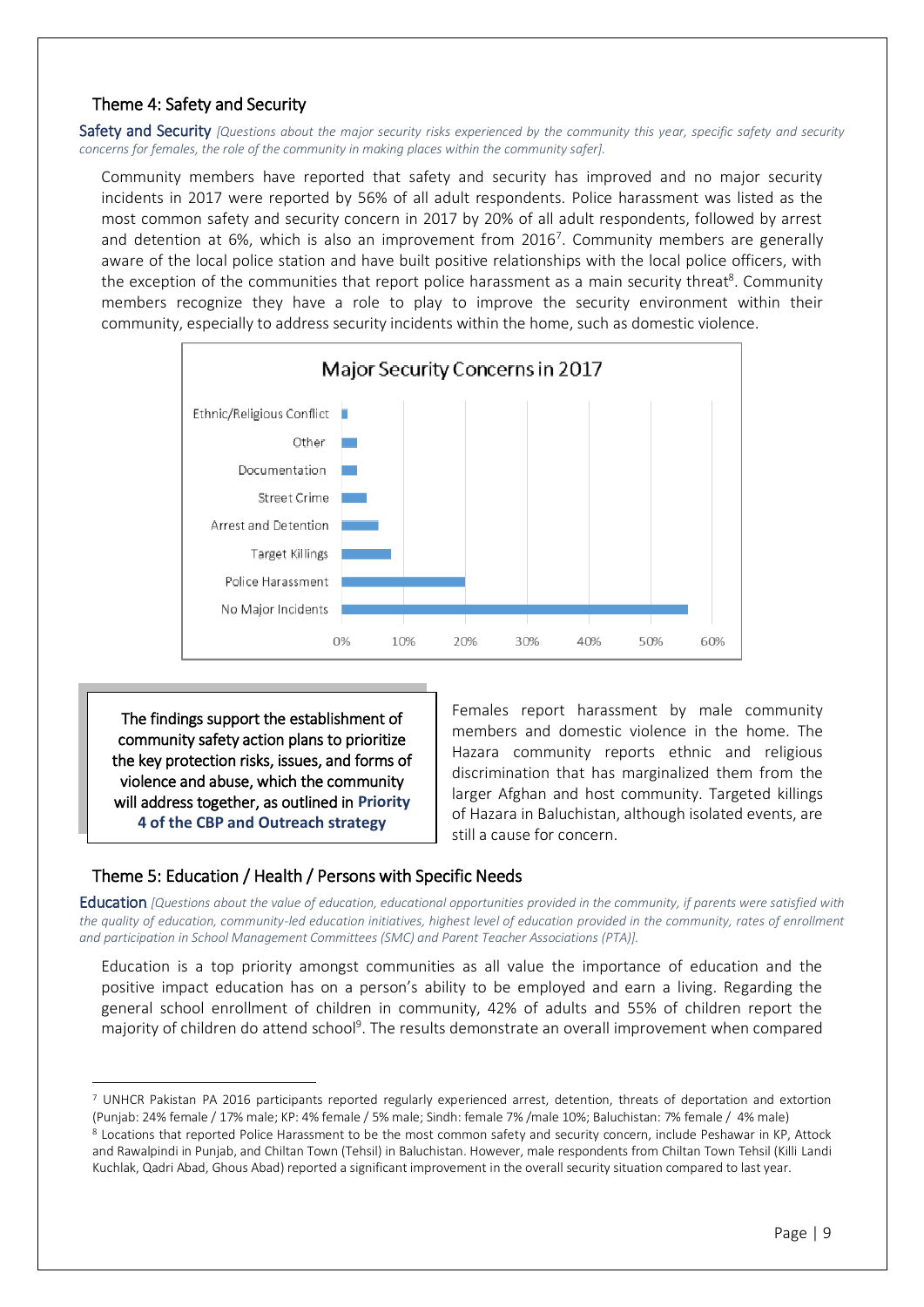to the PA 2016 in which an average of 30% of females and an average of 50% of males reportedly were attending school<sup>10</sup>.

Both male and females are encouraged to attend religious schools (madrassas), however there is a preference for females to only attend informal religious schools. Overall, it is clear that communities put less importance on education for girls, which is exacerbated when separate schools for girls, as well as female teachers, are not available. Additionally, if schools are located far away from the residential area

The findings support the establishment of community centers, which can be used for community-led education initiatives, as outlined in Priority 4 of the CBP and Outreach strategy

of the community, females will not be able to attend due to traditional movement restrictions. There was an expressed interest to enroll out of school children, particularly girls, and a few examples of community-led education initiatives such as community members buying books and stationary for impoverished children<sup>11</sup>, opening a school to provide free education for female and male students<sup>12</sup>, and provision of free computer and language classes $13$  at the community level.

Grades 10-12 are the highest levels of education readily available to Afghan students. Adequate support to enroll in higher education is reportedly not available. The majority of youth not attending school are involved in daily labor type activities to support their families. Generally, child labor is considered a common practice. For the Hazara community, language abilities are a barrier to accessing government schools. No formal Parent Teacher Association<sup>14</sup> (PTA) or School Management Committee (SMC) is available in the community, however individual parent teacher meetings are conducted in some schools. Most community members are not satisfied with the quality of education, teachers are not generally regarded to be well-qualified or professional, and effective monitoring mechanisms are not in place in most public schools.

Health *[Questions about the most prevalent health conditions in the community, if it was common practice to immunize children, the use of public verses private hospitals and clinics, existing community support mechanisms for persons with health concerns that do not have familial support].* 

Generally, urban communities are in close proximity to a government hospitals, private clinics and other health facilities. Those that can afford to pay, prefer to access health care from private doctors and clinics. Those that cannot afford to pay access government hospitals. Afghan doctor clinics are also commonly utilized by all community members as they are trusted and charge a minimal fee. Immunizations are provided in the nearest government hospitals and Basic Health Units (BHUs). 95% of

The findings support the need to build capacity of existing support mechanisms at the communitylevel, as outlined in Priority 4 of the CBP and Outreach strategy

 $\ddot{\phantom{a}}$ 

adults reported they are immunizing their children.

For birth practices, 71% give birth in health facilities, followed by 29% at home. In cases of emergency, the nearest hospital is approached. In Khyber Pakhtunkhwa, dengue fever was the most frequently mentioned health concern<sup>15</sup>, followed by depression and other psychological issues. In Baluchistan, hepatitis was the most frequently mentioned health concern. For community support mechanisms for

<sup>&</sup>lt;sup>10</sup> It is noted that communities varied from PA 2016 to PA 2017.

<sup>11</sup> Example of wealthier community members paying for tuition, books and stationary for impoverished children in Killi Samali Kuchlak Settlement in Chiltan Town Tehsil in Quetta district.

<sup>12</sup> Example of a community member, with assistance of an organization, opened a free school for female and male students in Qadri Abad Settlement, Chiltan Town Tehsil in Quetta district. Participants in Qadri Abad also reference a community-led initiate to open a community center.

<sup>13</sup> Reference to the free English language and computer classes provided in Killi Landi Kuchlak Settlement in Chiltan Town Tehsil in Quetta district.

<sup>&</sup>lt;sup>14</sup> Exception is Kheshgi RV, participants referenced the parents of the PTA organized an awareness campaign on health and hygiene and the importance of school attendance.

<sup>15</sup> The provincial health department of Khyber Pakhtunkhwa reported a total of 74,820 cases of suspected dengue fever since the outbreak was first reported on 19 July 2017, including 15,828 laboratory-confirmed cases and 54 deaths, WHO (October 2017).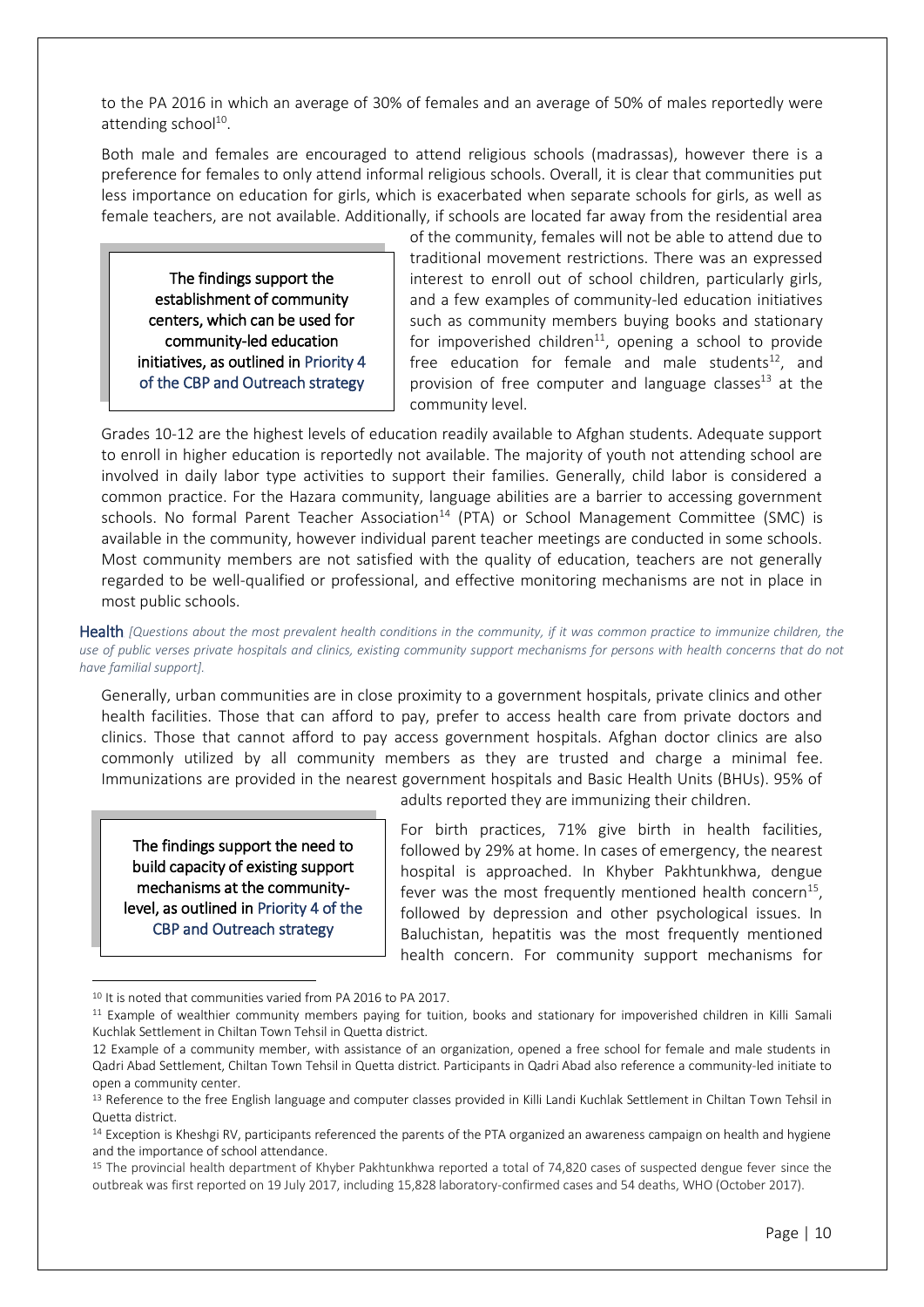persons without relatives to care for them, 34% of adult respondents report there is community level support, such as individuals giving financial assistance and community members helping others in times of need.

Persons with Specific Needs and Persons with Disabilities *[Questions about how PWSN and PWD are self-reliant, how PWSN and PWD are supported in the community and suggestions on how support mechanisms can be strengthened].* 

The majority of community members are not acutely aware of PWSN and PWDs living in their community, reportedly because they are kept inside the homes and not generally spoken about, especially female PWSN and PWDs. In Kheshgi RV, there is more awareness due to the history of

community committees and NGO support in the community.

The findings support the need to establish mechanisms at the community-level to support the most vulnerable such as PWSN and PWD, as outlined in Priority 4 of the CBP and Outreach strategy

General information on services and resources for PWSN and PWDs is unknown by the community. PWSN and PWDs are considered the primary responsibility of the families, however charity mechanisms like Zakat and Sadqa are  $common$  practices<sup>16</sup> for vulnerable persons. Certain communities expressed a willingness and interest to help PWSN and PWD, through "moral support", charity and learning opportunities as PWDs and PWSNs are living as the

"poorest of the poor among the community". Children unanimously responded that PWSN and PWD do not attend school.

### <span id="page-11-0"></span>Theme 6: Information Needs / Communication with Communities

Sharing and Receiving Information *[Questions about how people share information in the community, preferred methods to receive information, topics of most interest to receive information]* 

The most common means of sharing information is through community gatherings, announcements at mosques and schools, and phone calls to friends and relatives. The preferred methods of receiving information reported by adult participants is through face to face communication (39%), community leaders and community meetings (22%) and mobile phones (17%). Children, similarly prefer to receive information in-person, from parents, teachers and friends.



<sup>1</sup> <sup>16</sup> Forms of alms-giving in Islam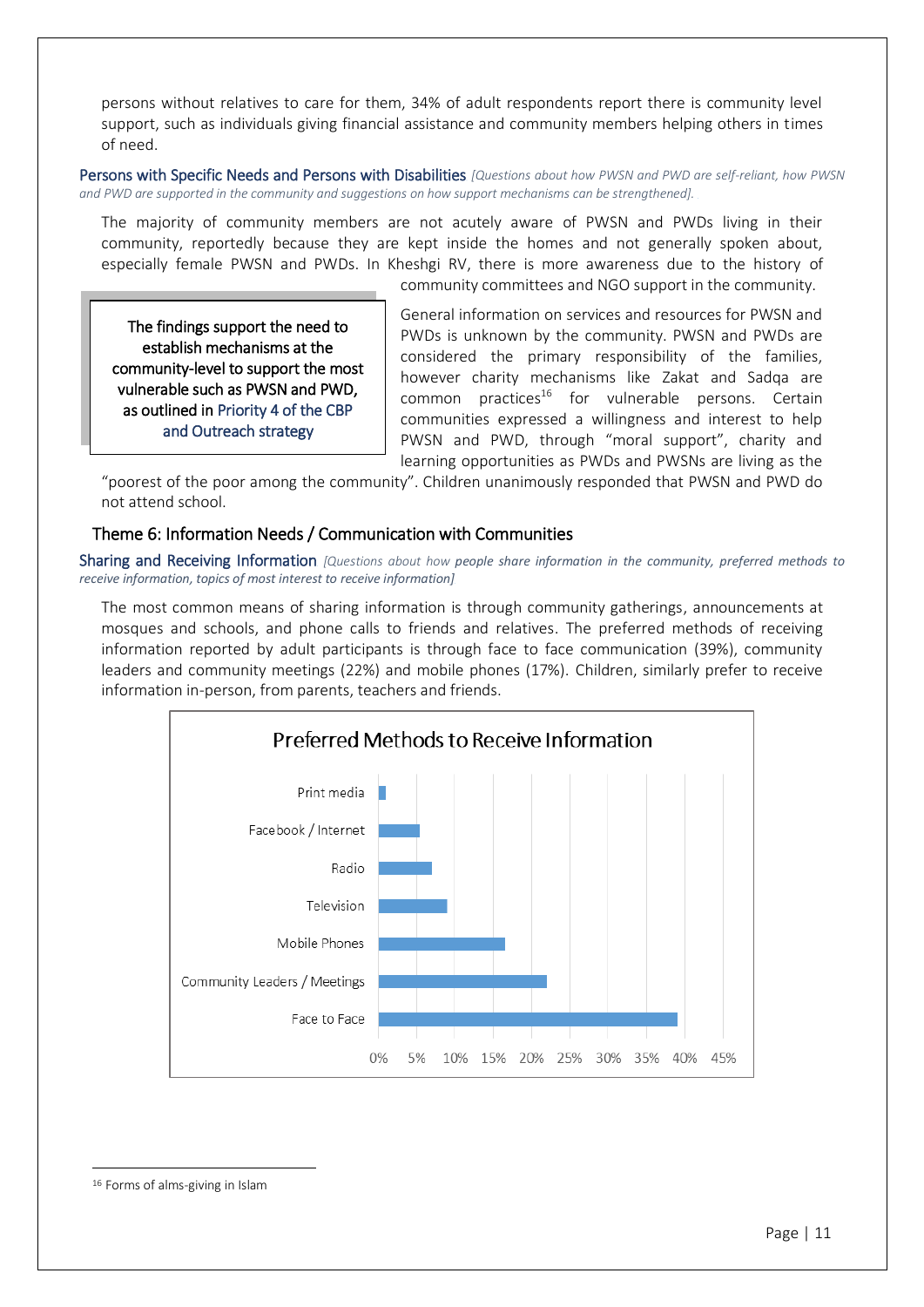**P**riority 2 of the CBP and Outreach strategy which outlines the establishment of Outreach Volunteer is designed to address the gap in information sharing to females and other vulnerable groups that do not regularly receive information at the community level

Females are the least likely community members to receive community level information and reported males do not regularly share information with them. During FGDs, females would at times state they did not know and recommend they speak to male family members for the information, which demonstrates a lack of engagement and participation of women at the family and community level. House to house dissemination of information as well as phone calls (so females do not need to leave the house) will be best to target females.

Adult participants are most interested in receiving information on how to access medical services (17%) followed by

information on how to obtain or replace identity documents (16.5%). How to access primary, secondary and tertiary education (14%) and news about the community (13%) are also of high interest. The majority of child participants expressed an interest in receiving information on education.



### <span id="page-12-0"></span>Key Recommendations for Community-Based Protection Activities

#### <span id="page-12-1"></span>Theme 1: Community Self-Management

#### Community Structures / Participation / Conflict Resolution

- Community Committees can play an effective role in the positive development of a community in a variety of areas such as awareness raising, sharing of information, creating a forum for discussion, consultation and solution identification for community-based responses to protection related issues and concerns.
- UNHCR and partner staff should work with communities to establish committees and link them with Outreach Volunteers as well as service providers, including local authorities and relevant contacts in the host community. If community committees are already in place, efforts should be made to build capacity of the committees to ensure they are accessible

Capacity building of community committees on fair and inclusive decision making is outlined in Priority 4 of the CBP and Outreach strategy

to all and provide a venue for equal participation and remain fair and impartial in order to resolve day to day issues in the community.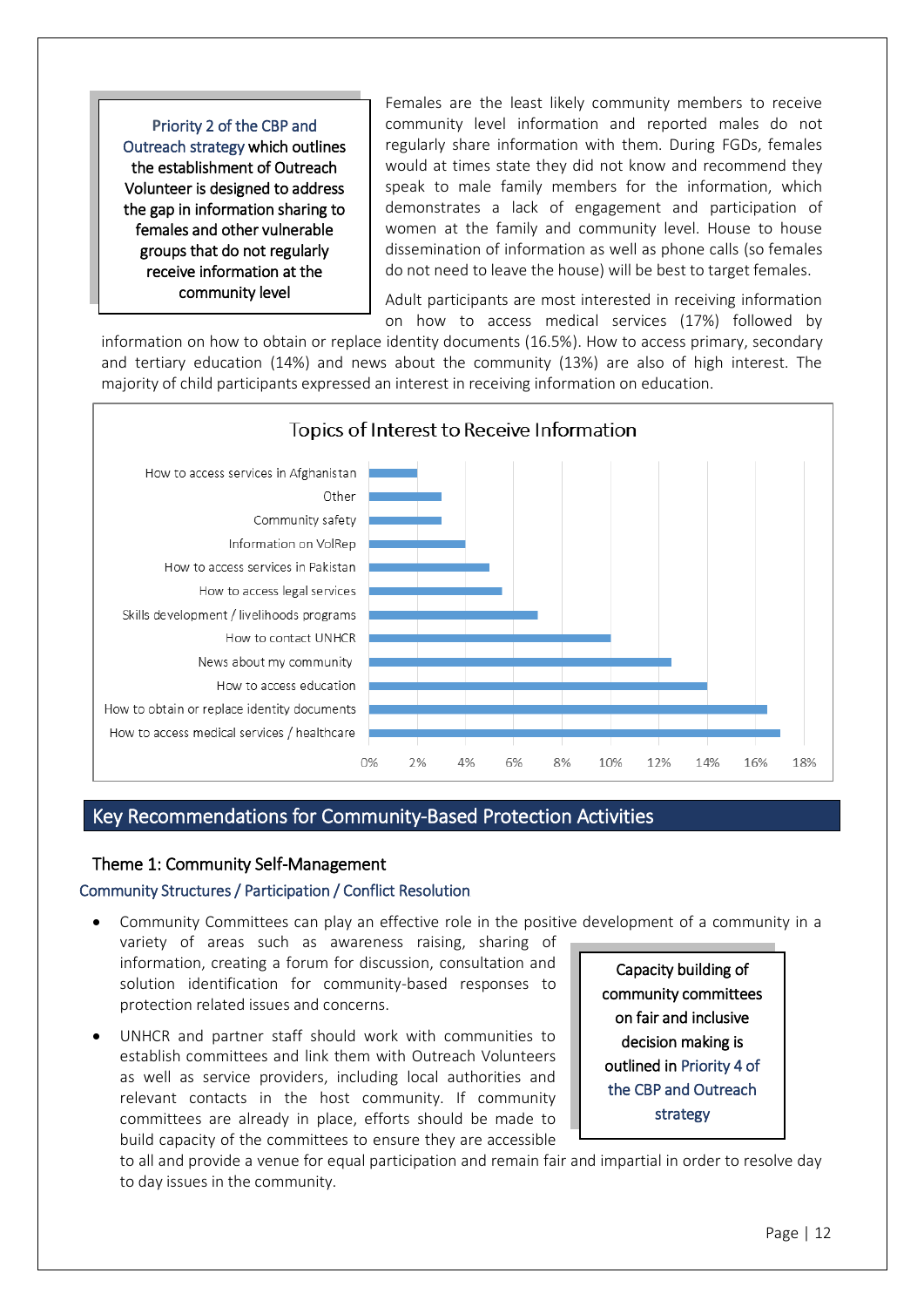- Committees function as decision making and conflict resolution structures. Members of the committees should be trained on fair and inclusive conflict resolution skills as well as local relevant laws and applicable punishments. Awareness and sensitization is needed on the importance of including women, children, PWSN and PWD in conflict resolution and decision-making mechanisms at the community level.
- To increase inclusiveness, community-led meetings and conflict resolution discussions should be held in neutral locations, in order to ensure access for a wide range of persons in the community.

#### Volunteerism

- The Afghan community's history and acceptance of volunteerism is an ideal environment to initiate an Outreach Volunteer program. The volunteers will be supported through training and supervision.
- An awareness campaign on volunteerism should be conducted at the community level to sensitize the community on the role of the Outreach Volunteers and objectives of the program as well as set practical and reachable expectations.
- The community should be engaged to create an environment for which girls and women are allowed to volunteer within their communities, despite cultural and traditional restrictions of their movement.

Accountability of volunteer networks and other community-based protection interventions is outlined in Priority 4 of the CBP and Outreach strategy

 UNHCR and partners to support development of accountability structures, such as community feedback and complaints mechanisms, in order to ensure accountability at the community level, including accountability of volunteer networks and other community-based protection interventions.

#### **Coexistence**

- Recreational activities for children and youth to be organized with the host community, in order to build bridges, support mutual understanding and reduce tension to increase safety and security.
- Community-based protection interventions to work closely with UNHCR RAHA initiatives, in order to create joint efforts that build social cohesion and positive co-existence amongst refugee and host communities.

### <span id="page-13-0"></span>Theme 2: Positive Coping Mechanisms / Self-Reliance / Decision-Making Community Strengths / Resources / Self-Reliance

- Community centers to be identified and utilized by the community (and host community) for various activities, including community meetings and dialogues, community events, community learning opportunities such as carpet weaving and handicraft courses, computer and language classes. The establishment of
- Women, PWSN and PWD, to be involved in the decision making of community funds to ensure identification and distribution of funds to persons most in need.
- UNHCR livelihood opportunities to be linked with community-based protection initiatives in order to enhance self-reliance.

community centers and inclusive community decision making mechanisms is outlined in Priority 4 of the CBP and Outreach Strategy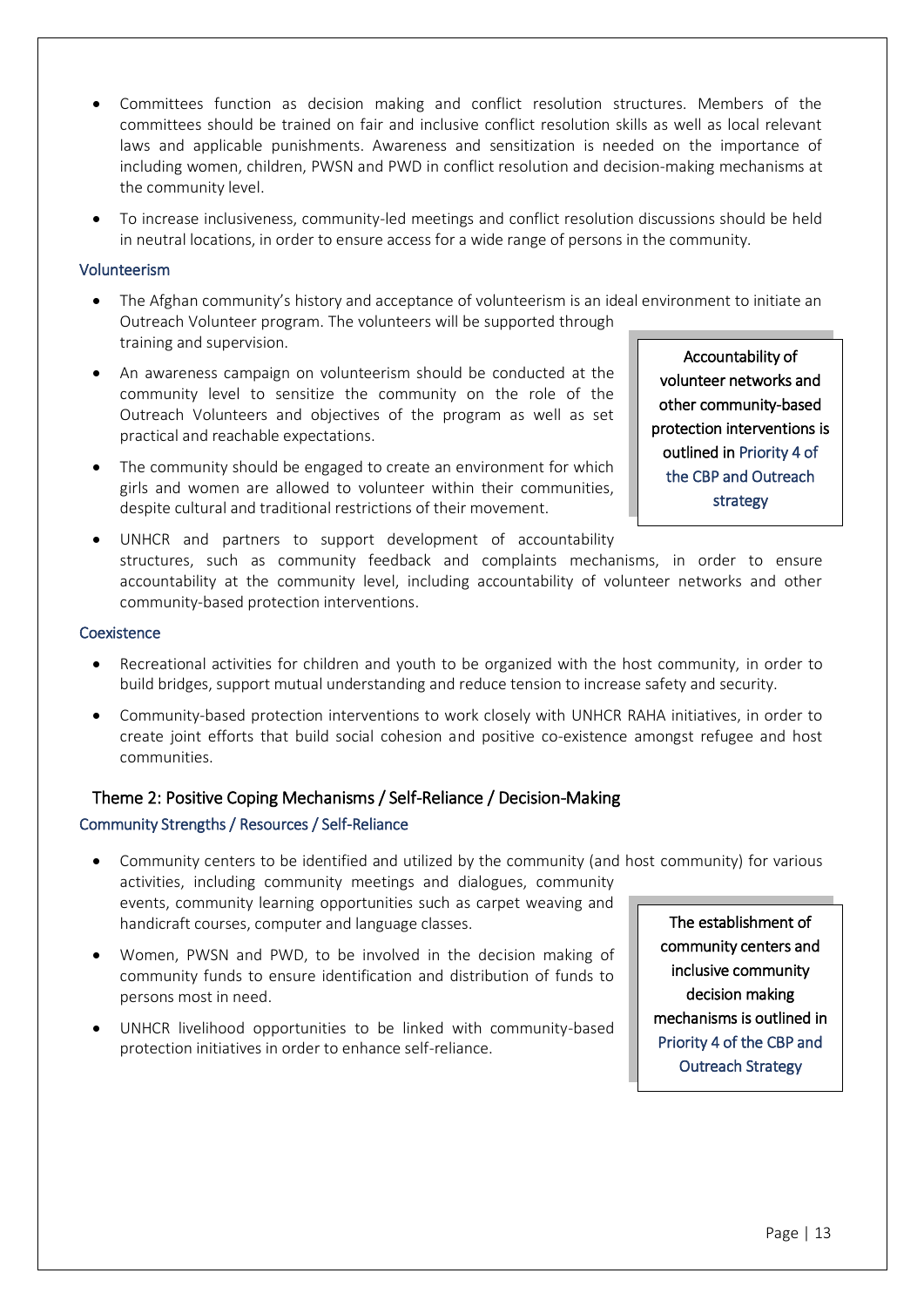#### Positive Coping Mechanisms

- Community-based protection activities to include more opportunities for community dialogues and positive social gatherings at the community level, including those that can be freely attended by women and children.
- Peer support is a positive coping mechanism reported by the community. Provision of supportive counseling services, such as Psychological First Aid (PFA) and/or Psychosocial Support (PSS).
- Outreach Volunteers should be trained on positive self-care in order for them to take care of themselves while also serving persons in their community.

#### Voluntary Repatriation

 Updated Information regarding country of origin conditions and Voluntary Repatriation to be disseminated through Outreach Volunteer networks and community committees.

#### <span id="page-14-0"></span>Theme 3: Access to Basic Services

#### Accessibility and Availability

- Outreach Volunteers act as a bridge between service providers and the community. Awareness sessions to be held at community level that explain the availability of services and procedures for accessing such services.
- Advocacy to increase accessibility of refugees to access basic services that are provided by government and non-governmental actors, an activity also linked to Sustainable Development Goals 3 and 4 on health and education, which aim to ensure access of Afghan refugees to existing public-sector services.
- Outreach Volunteers should provide information on how to contact UNHCR, UNHCR services and UNHCR partner's services reaches persons of all ages and genders within the community.

#### <span id="page-14-1"></span>Theme 4: Safety and Security

#### Community Safety and Security

- Outreach Volunteers to engage with community elders, community members, host community and local authorities to develop community safety action plans, to combat issues such as violence against women, including domestic violence and street harassment of women and girls.
- Community watch networks, which include youth, should be establish in urban communities.
- UNHCR and partners to conduct more frequent sensitization workshops for police in locations with higher instances of police harassment and extortion.

Community safety action plans, to combat issues such as violence against women, including domestic violence and street harassment of women and girls is outlined in Priority 4 of the CBP and Outreach strategy

Information dissemination by Outreach Volunteers on availability of services is outlined in Priority 2 of the CBP and Outreach and advocacy to increase availability of assistance is Priority 3 of the CBP and Outreach strategy

Provision of supportive counseling services is outlined in Priority 2 of the CBP and Outreach **Strategy**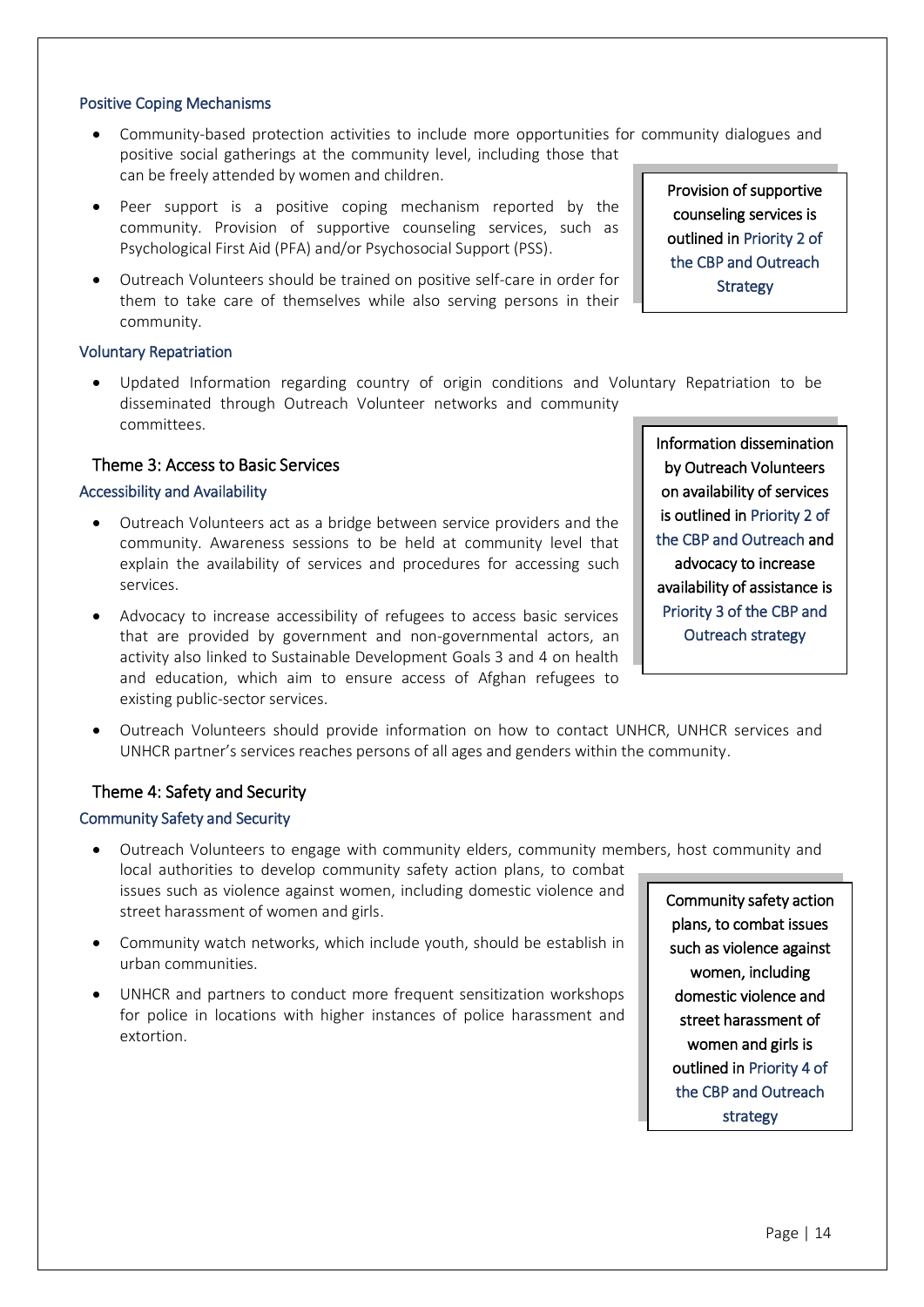### <span id="page-15-0"></span>Theme 5: Education / Health / Persons with Specific Needs

### Education

- Outreach Volunteer to engage the community to set-up a community of volunteer teachers to provide primary education classes for a few hours per day. Efforts to be made to include children with physical and mental disabilities in such type of community-based alternative educational opportunities. CBP and Outreach strategy
- Community to organize local language opportunities in English, Pashto and Urdu, in order to increase the ability of Afghan students to be admitted to local education institutes.
- Provide awareness sessions on rights of the child and the importance of education, particularly education for females, to all community leaders and develop community-led initiative to overcome the challenges and barriers to enrollment of out of school children.
- Parent Teacher Associations and School Management Committees should be engaged / formed and supported by Outreach Volunteers to visit schools and provide feedback, as a means to ensure accountability of the quality of education provided in the community.

#### **Health**

- Outreach Volunteers, in coordination with local health professionals, to assist with community awareness sessions on hygiene and sanitation, predominant health related concerns (i.e. dengue fever and hepatitis), preventative measures and treatment as well as the importance of immunizations.
- Mapping of health facilities for inclusion in the Interagency Service Directory and information disseminated to the community by Outreach Volunteers.

#### Persons with Specific Needs / Persons with Disabilities

- Outreach Volunteers to be engaged in awareness campaigns on the rights of PWSN and PWD with the aim to reduce stigma of PWSN and PWD and increase understanding and acceptance. Include high functioning PWSN and PWDs in the awareness sessions.
- For PWSN and PWD that are high functioning in the community, if not already OVs, then include as focal points for OVs on PWSN and PWD issues.
- Outreach Volunteers to assist the community to set-up networks of family members with PWSN and PWD to help one another in care responsibilities and support.
- Mapping of services for PWSN and PWD for inclusion in the Interagency Service Directory and information disseminated to the community by Outreach Volunteers.

# <span id="page-15-1"></span>Theme 6: Information Needs / Communication with Communities

#### Information

 In coordination with communities and Outreach Volunteers, information sharing campaigns on priority topics outlined in this assessment should be designed and implemented. UNHCR Public Information, Information Management, Protection, Health and Education colleagues should be involved in designing the messaging. The preferred means of receiving information should be utilized.

A key component of the Outreach Volunteer role is to disseminate information, as outlined in Priority 2 and 3 of the CBP and Outreach strategy

Health, Education and Services for PWSN and PWD should be mapped and included in the Interagency Service Directory, as outlined in Priority 3 of the CBP and Outreach strategy

will hinge on how well it is synergized, mainstreamed and integrated across other priorities of UNHCR in Pakistan, particularly Health, Education and Livelihoods